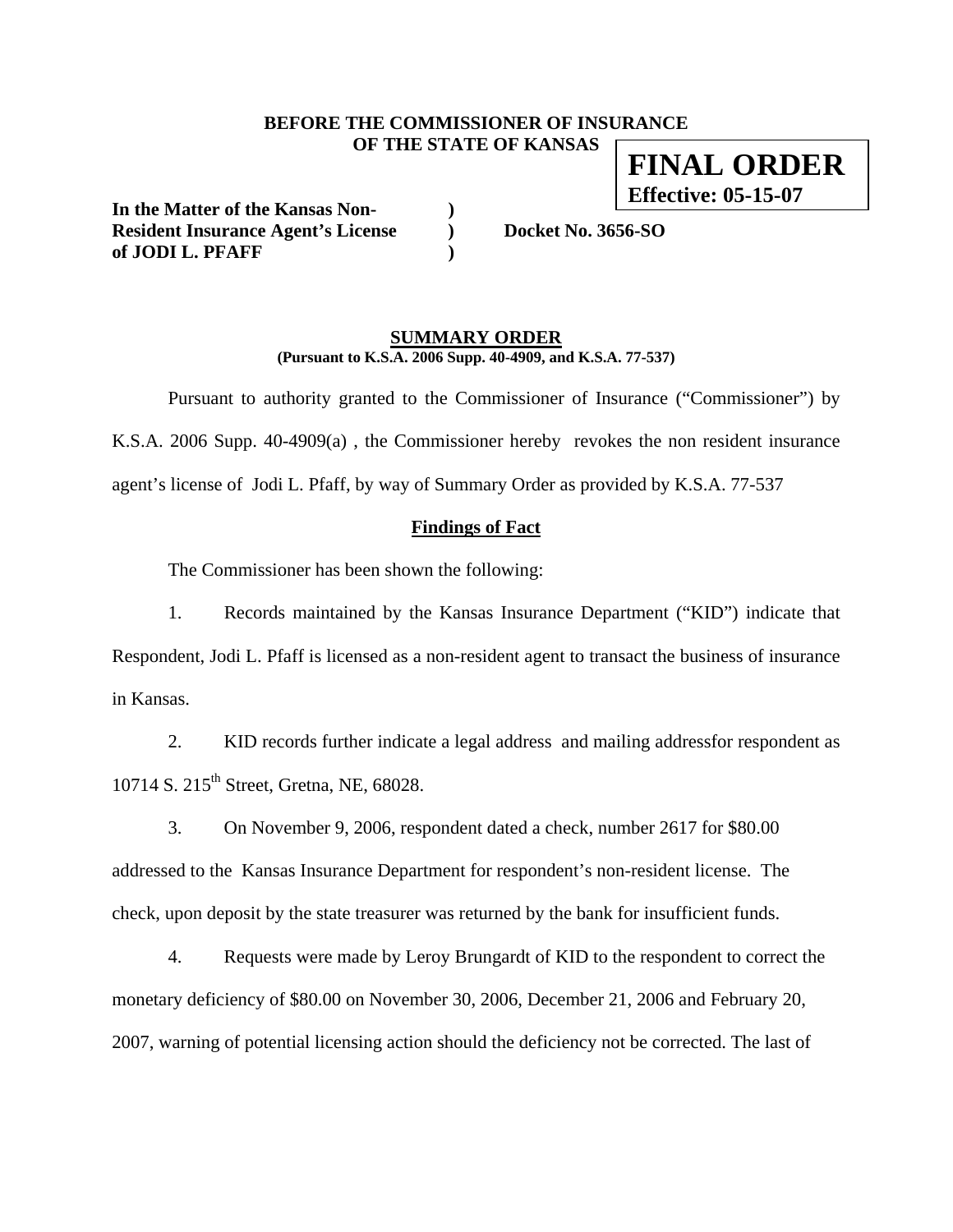these gave a date by which the deficiency had to be corrected of February 27, 2007. The respondent never replied to these requests.

#### **Conclusions of Law**

5. The Commissioner has jurisdiction over Respondent as well as the subject matter of this proceeding and such proceeding is held in the public interest.

6. The Commissioner finds from the foregoing findings of fact that the respondent used fraudulent, coercive or dishonest practice or demonstrated incompetence, untrustworthiness or financial irresponsibility in the conduct of business in this state

#### **Applicable Law**

7. K.S.A. 2005 Supp. 40-4909a provides in relevant part: ". . . the commissioner may: deny [or] revoke any license issued under this act if the commissioner finds that the . . license holder has: (8). Used any fraudulent, coercive or dishonest practice . . . or demonstrated untrustworthiness financial irresponsibility in the conduct of business in this state.;

8. Based on the facts and circumstances set forth herein, it appears that the use of summary proceedings in this matter is appropriate, in accordance with the provisions set forth in K.S.A. 77-537(a), in that the use of summary proceedings does not violate any provision of law and the protection of the public interest does not require the KID to give notice and opportunity to participate to persons other than the respondent, Jodi Pfaff.

**IT IS THEREFORE ORDERED BY THE COMMISSIONER OF INSURANCE THAT** the non-resident insurance agent's license of Jodi Pfaff is hereby REVOKED, effective the effective date of this order.

**IT IS FURTHER ORDERED** that respondent Jodi Pfaff shall CEASE and DESIST from the sale, solicitation or negotiation of insurance and/or receiving compensation deriving

2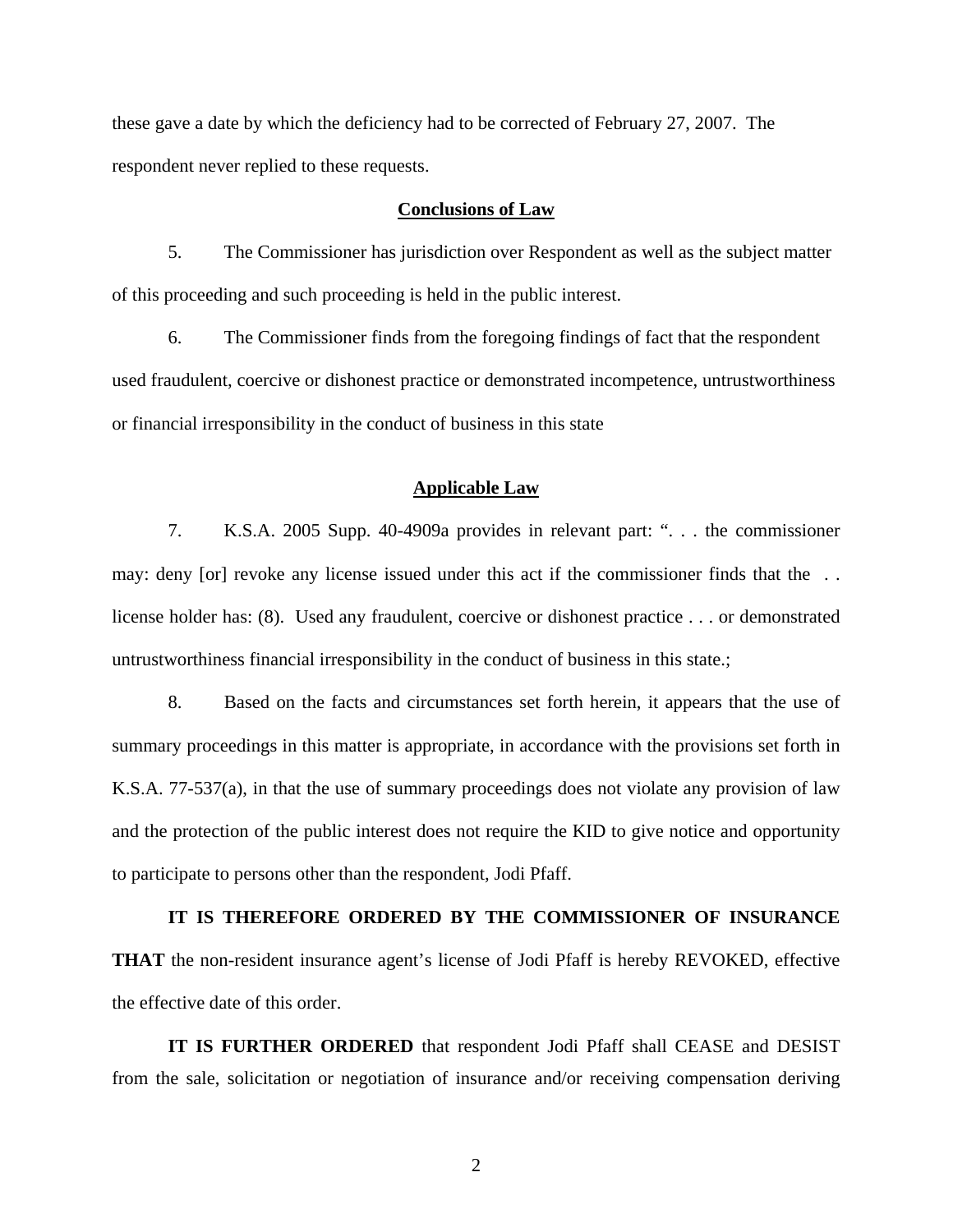from the sale, solicitation or negotiation of insurance conducted after the effective date of this order.

# **Notice of Right to Hearing or Appeal**

You are entitled to a hearing pursuant to K.S.A. 77-537, the Kansas Administrative Procedure Act. If you desire a hearing, you must file a written request for a hearing with:

> John W. Campbell, General Counsel Kansas Insurance Department 420 S.W. 9th Street Topeka, Kansas 66612.

This request must be filed within fifteen (15) days from the date of service of this Order.

If you request a hearing, the Kansas Insurance Department will notify you of the time and place

of the hearing and information on the procedures, right of representation, and other rights of

parties relating to the conduct of the hearing, before commencement of same.

If a hearing is not requested in the time and manner stated above, this Order shall become effective as a Final Order upon the expiration of time for requesting a hearing, pursuant to K.S.A. 77-613. In the event that you file a petition for judicial review, pursuant to K.S.A. 77- 613(e), the agency officer to be served on behalf of the Kansas Insurance Department is:

> John W. Campbell, General Counsel Kansas Insurance Department 420 S.W. 9th Street Topeka, Kansas 66612.

 **IT IS SO ORDERED THIS \_27th\_\_ DAY OF APRIL, 2007, IN THE CITY OF TOPEKA, COUNTY OF SHAWNEE, STATE OF KANSAS.** 



 $\frac{1}{s}$  Sandy Praeger

Sandy Praeger

Commissioner of Insurance